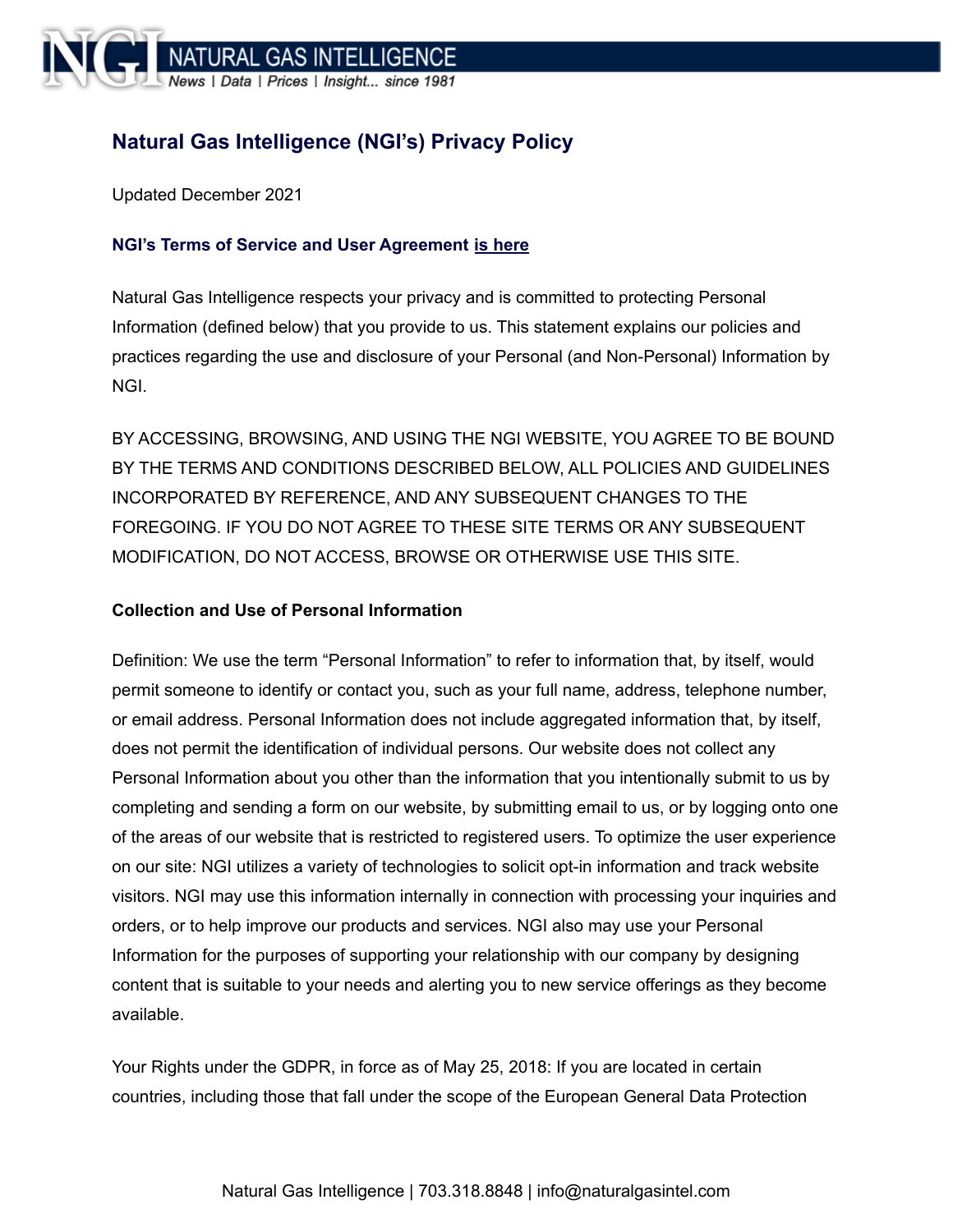Regulation (AKA the "GDPR"), data protection laws give you rights with respect to your personal data, subject to any exemptions provided by the law, including the rights to:

- Request access to your personal data;
- Request correction or deletion of your personal data;
- Object to our use and processing of your personal data;
- Request that we limit our use and processing of your personal data; and
- Request portability of your personal data.

You may modify or delete your personal data within your account settings that are available in the upper right when you are logged into the Site. If you have any questions, please contact us at info@naturalgasintel.com

EU individuals also have the right to make a complaint to a government supervisory authority.

NGI does not sell or trade Personal Information to third parties without your prior consent.

If you provide NGI with especially sensitive information, such as a credit card number, be advised that all transmission of sensitive data is encrypted and is protected by encryption software. We also restrict access to this sensitive information on our computers to employees who have a need to know the information. NGI uses Authorize.Net as a credit card merchant to clear credit card transactions, which has strict policies regulating the data they share. NGI is not privy to your financial information from Authorize.net at any point during any online transaction.

## **Email Marketing**

NGI website visitors may be offered the opportunity to "opt-in" to receive daily or weekly email alerts with headlines. Recipients may opt out at any time. NGI encodes images and hyperlinks in emails to generate open and click data. It is possible to tie this information to individual users. As previously mentioned, NGI will only use this data to tailor its content to each user to provide the best overall browsing and content experience.

## **Removal**

If you wish to be removed from NGI lists and marketing efforts please contact us via email at: **info@naturalgasintel.com**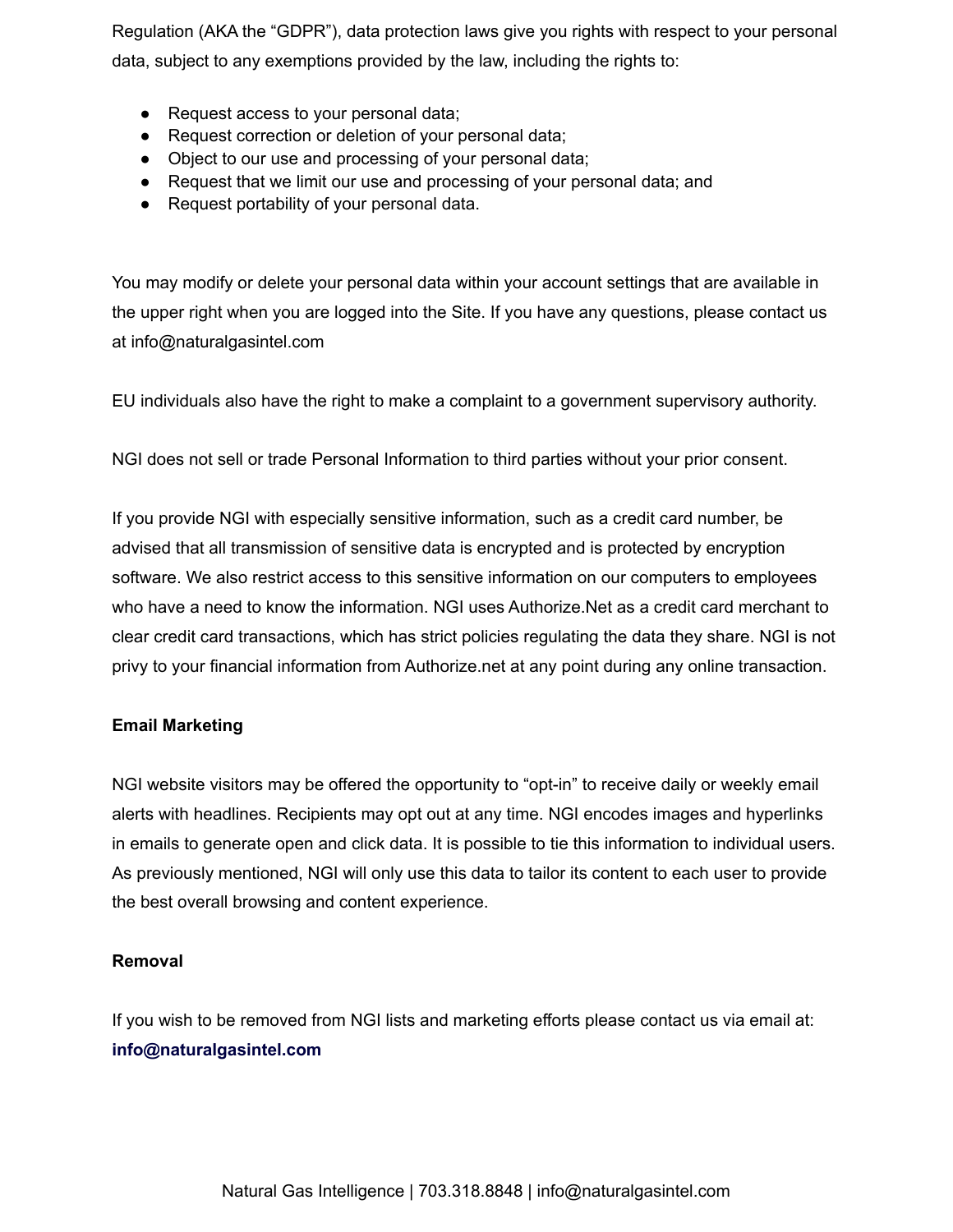#### **Collection and Use of Non–Personal Information**

In general, you can browse non–permission areas of the NGI website without providing any personal information. We use Google Analytics and certain software tools such as JavaScript to measure and collect session information. We do this in order to analyze traffic to our site, and to better understand the needs of our customers and visitors. Some examples of the information we collect and analyze include the Internet protocol (IP) address used to connect your computer to the Internet; computer and connection information such as browser type and version, operating system, and platform; the Uniform Resource Locator (URL) referring page to our web site along with each page viewed, including date and time. Like many websites, visitors accessing the NGI website will be offered a "cookie." A cookie can be described as a small text file containing information that is transferred to your computer's hard disk for record- keeping purposes after you've visited a web site. The use of cookies enable us to analyze site traffic patterns. A cookie will not give us access to your computer or to any information other than what you voluntarily provide to us. Most web browsers will automatically accept cookies. There are many methods and applications available for disabling a browser's handling of cookies, or restricting the exchange of data. Should you disable cookies, you may still view the publicly available information on our websites, although it will likely interfere with your overall browsing experience.

#### **Google Remarketing**

At this time, NGI uses Google AdWords, Google Analytics, and the Google Display Network together to serve ads to you on other websites after you've visited our website. This practice, known collectively as Google Remarketing, is a popular tool that Google offers to businesses. If you would like to know more about the program, you may read about it here. These are the basics: we, along with third–party vendors, Google and DoubleClick, use first–party cookies (such as the Google Analytics cookie) and third–party cookies (such as the DoubleClick cookie) together to inform, optimize, and serve ads based on your past visits to our website. If you would like to opt- out of receiving advertising like this from Google, you can manage these settings by visiting the Google Ads Preferences Manager. Also, Google recommends installing the Google Analytics Opt-out Browser Add-on.

## **Our Commitment to Accuracy and Security**

The accuracy and security of Personal Information is important to NGI. If you ask us to correct your Personal Information, we will attempt to correct such inaccuracies in a timely manner. NGI is concerned with the security of your information and is committed to taking reasonable steps